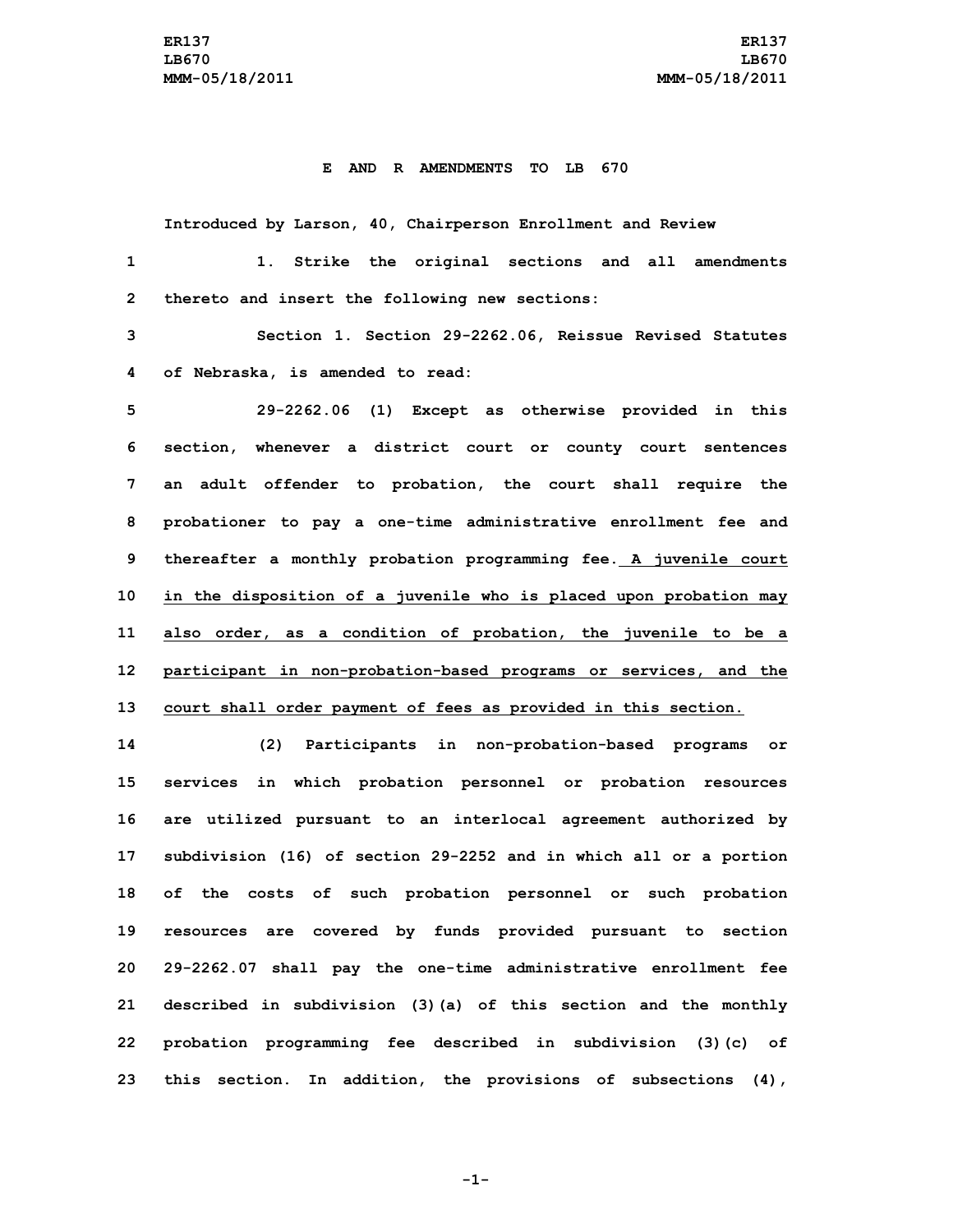**(7), and (10) of this section applicable to probationers apply to participants in non-probation-based programs or services. Any participant in <sup>a</sup> non-probation-based program or service who defaults on the payment of any such fees may, at the discretion of the court, be subject to removal from such non-probation-based program or service. This subdivision does not preclude <sup>a</sup> court or other governmental entity from charging additional local fees for participation in such non-probation-based programs and services or other similar non-probation-based programs and services.**

**10 (3) The court shall establish the administrative 11 enrollment fee and monthly probation programming fees as follows:**

 **(a) Adult probationers placed on either probation or intensive supervision probation and adult and juvenile participants in non-probation-based programs or services shall pay <sup>a</sup> one-time administrative enrollment fee of thirty dollars. The fee shall be paid in <sup>a</sup> lump sum upon the beginning of probation supervision or participation in <sup>a</sup> non-probation-based program or service;**

 **(b) Adult probationers placed on probation shall pay <sup>a</sup> monthly probation programming fee of twenty-five dollars, not later than the tenth day of each month, for the duration of probation; 21 and**

 **(c) Adult probationers placed on intensive supervision probation and adult and juvenile participants in non-probation-based programs or services shall pay <sup>a</sup> monthly probation programming fee of thirty-five dollars, not later than the tenth day of each month, for the duration of probation or participation in <sup>a</sup> non-probation-based program or service.**

**-2-**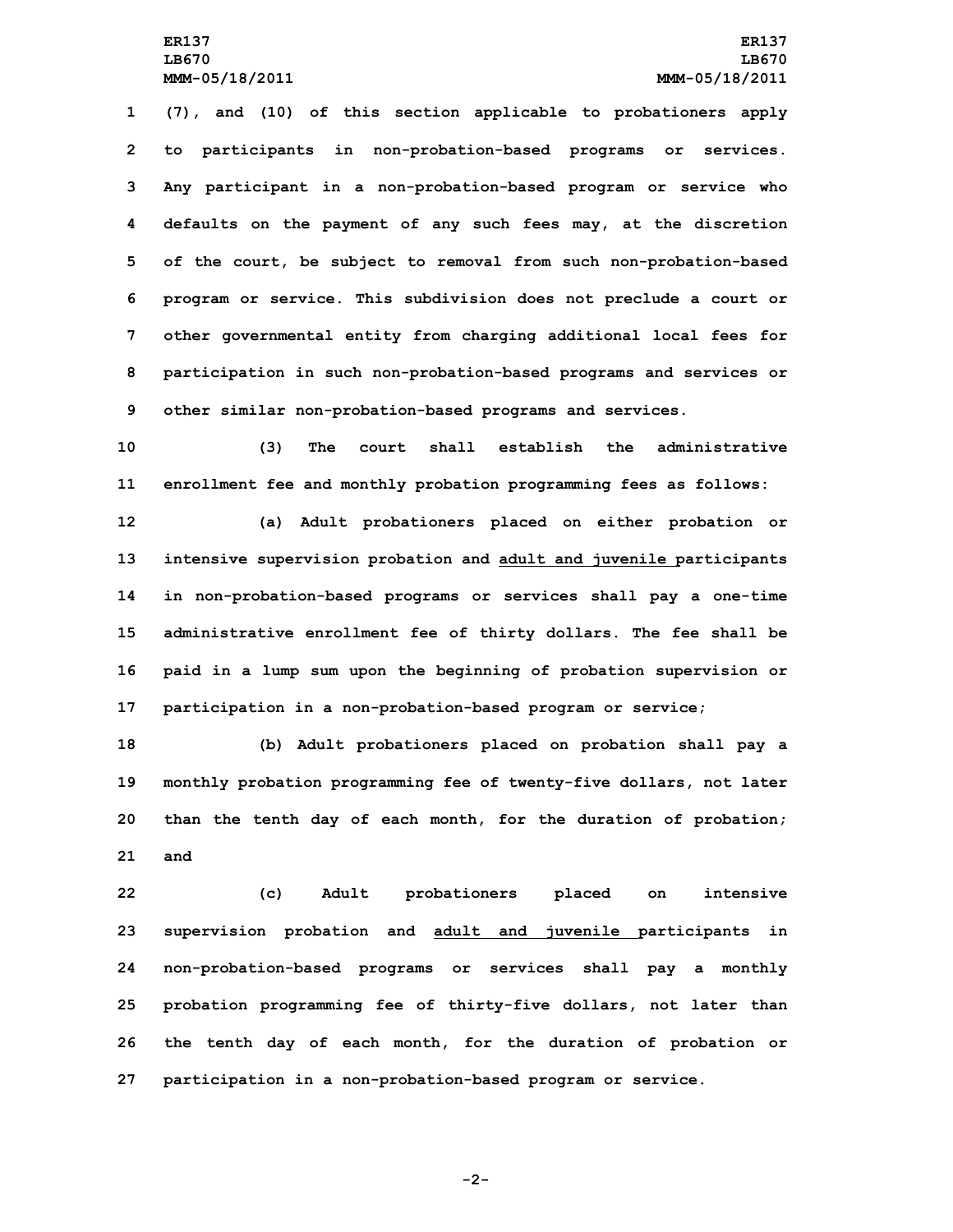**(4) The court shall waive payment of the monthly probation programming fees in whole or in part if after <sup>a</sup> hearing <sup>a</sup> determination is made that such payment would constitute an undue hardship on the offender due to limited income, employment or school status, or physical or mental handicap. Such waiver shall be in effect only during the period of time that the probationer or participant in <sup>a</sup> non-probation-based program or service is unable to pay his or her monthly probation programming fee.**

 **(5) If <sup>a</sup> probationer defaults in the payment of monthly probation programming fees or any installment thereof, the court may revoke his or her probation for nonpayment, except that probation shall not be revoked nor shall the offender be imprisoned for such nonpayment if the probationer is financially unable to make the payment, if he or she so states to the court in writing under oath, and if the court so finds after <sup>a</sup> hearing.**

 **(6) If the court determines that the default in payment described in subsection (5) of this section was not attributable to <sup>a</sup> deliberate refusal to obey the order of the court or to failure on the probationer's part to make <sup>a</sup> good faith effort to obtain the funds required for payment, the court may enter an order allowing the probationer additional time for payment, reducing the amount of each installment, or revoking the fees or the unpaid portion in whole or in part.**

 **(7) No probationer or participant in <sup>a</sup> non-probation-based program or service shall be required to pay more than one monthly probation programming fee per month. This subsection does not preclude local fees as provided in subsection**

**-3-**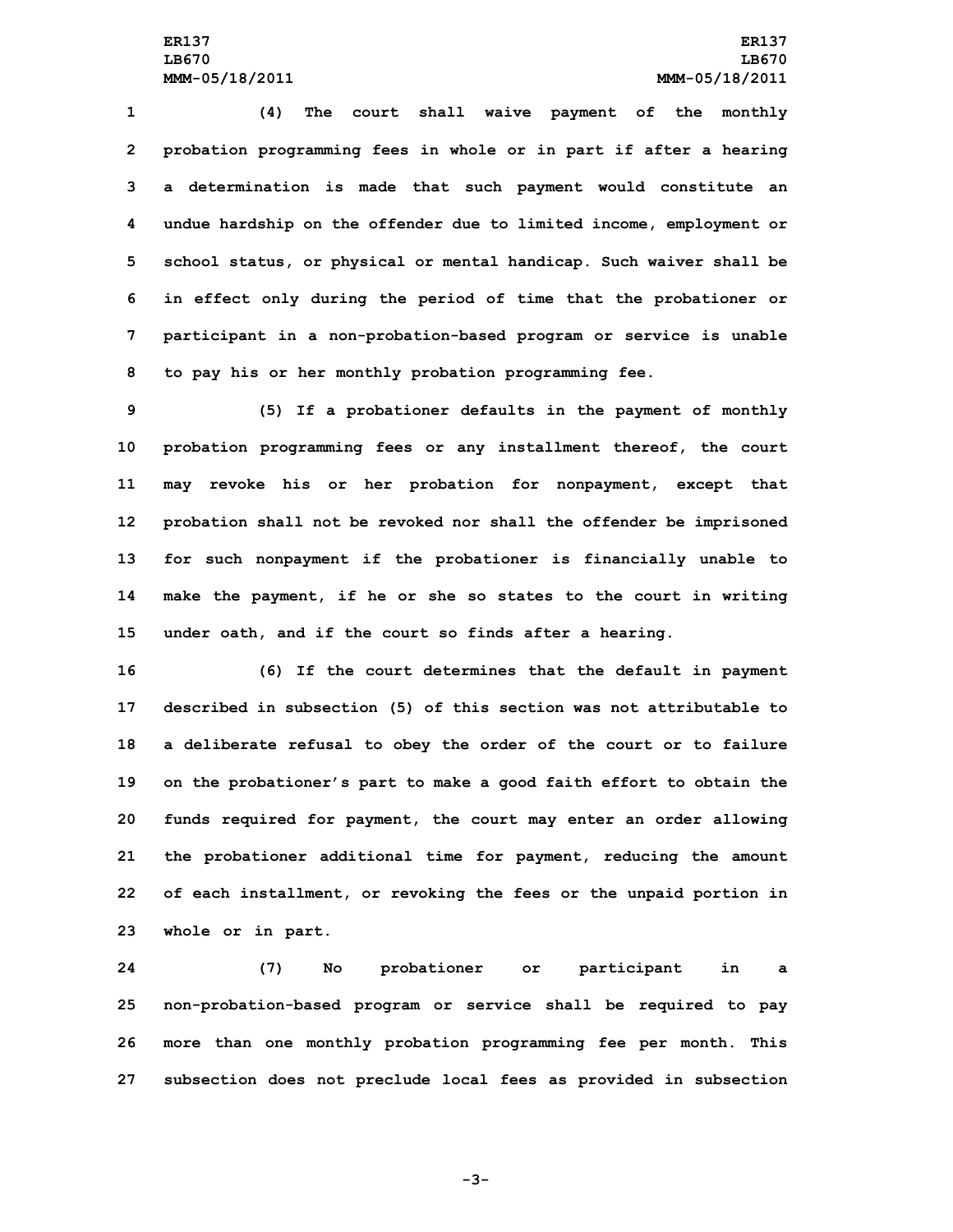**1 (2) of this section.**

**2 (8) The imposition of monthly probation programming fees 3 in this section shall be considered separate and apart from the 4 fees described in subdivisions (2)(m) and (o) of section 29-2262.**

 **(9) Any adult probationer received for supervision pursuant to section 29-2637 or the Interstate Compact for Adult Offender Supervision shall be assessed both <sup>a</sup> one-time administrative enrollment fee and monthly probation programming fees during the period of time the probationer is actively supervised by Nebraska probation authorities.**

 **(10) The probationer or participant in <sup>a</sup> non-probation-based program or service shall pay the fees described in this section to the clerk of the court. The clerk of the court shall remit all fees so collected to the State Treasurer for credit to the Probation Program Cash Fund.**

**16 Sec. 2. Section 43-286, Reissue Revised Statutes of 17 Nebraska, is amended to read:**

**18 43-286 (1) When any juvenile is adjudicated to be <sup>a</sup> 19 juvenile described in subdivision (1), (2), or (4) of section 20 43-247:**

 **(a) The court may continue the dispositional portion of the hearing, from time to time upon such terms and conditions as the court may prescribe, including an order of restitution of medical expenses incurred or any property stolen or damaged or an order requiring the juvenile to participate in community service programs, if such order is in the interest of the juvenile's reformation or rehabilitation, and, subject to the further order of**

**-4-**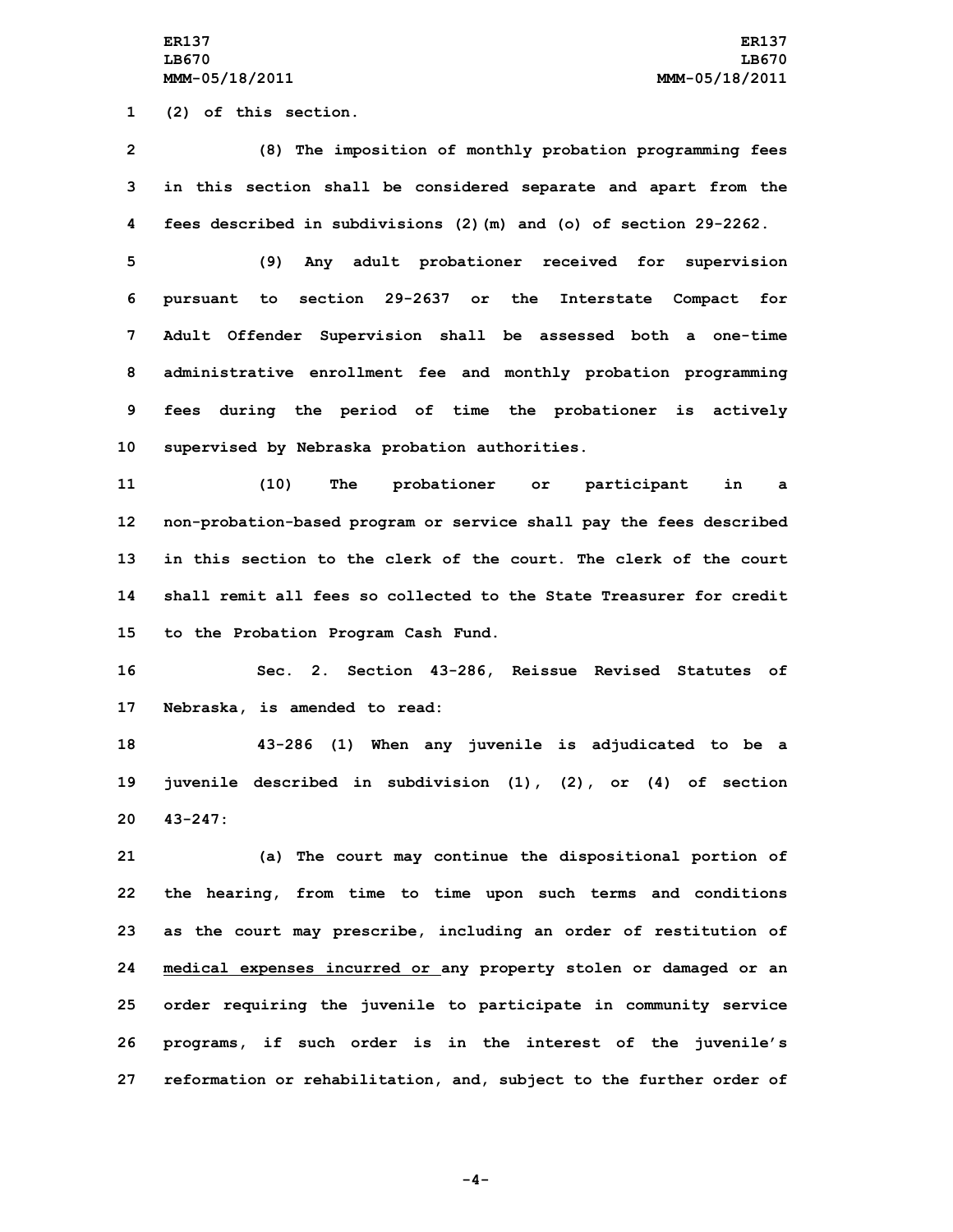**the court, may: (i) Place the juvenile on probation subject to the supervision of <sup>a</sup> probation officer; and under any conditions deemed by the court to insure that the juvenile will lead <sup>a</sup> law-abiding life or deemed by the court to be reasonably related to the rehabilitation of the juvenile, including, but not limited to, the following: (A) To obtain employment, attend school, or pursue <sup>a</sup> prescribed secular course of study or vocational training and to obey the rules where such education or training is provided, including obtaining satisfactory grades or progress; (B) To remain within the jurisdiction of the juvenile court, report to the court or probation officer as directed, notify the court or the probation officer of any change in the juvenile's address or juvenile's employment or school program, permit the probation officer or <sup>a</sup> law enforcement officer to visit the home, school, or place of employment, submit to any searches requested by <sup>a</sup> law enforcement or probation officer, submit to day reporting, and agree to waive extradition if found in another jurisdiction; (C) To participate in, follow all rules of, and successfully complete any drug court program or problem solving court program, including sanctions imposed; (D) To refrain from the use of alcohol or drugs and submit to testing to determine the presence of alcohol or drugs; (E) To participate in any evaluations, offender assessment screens, and rehabilitative treatment;**

**27 (F) To perform community service under the direction of**

**-5-**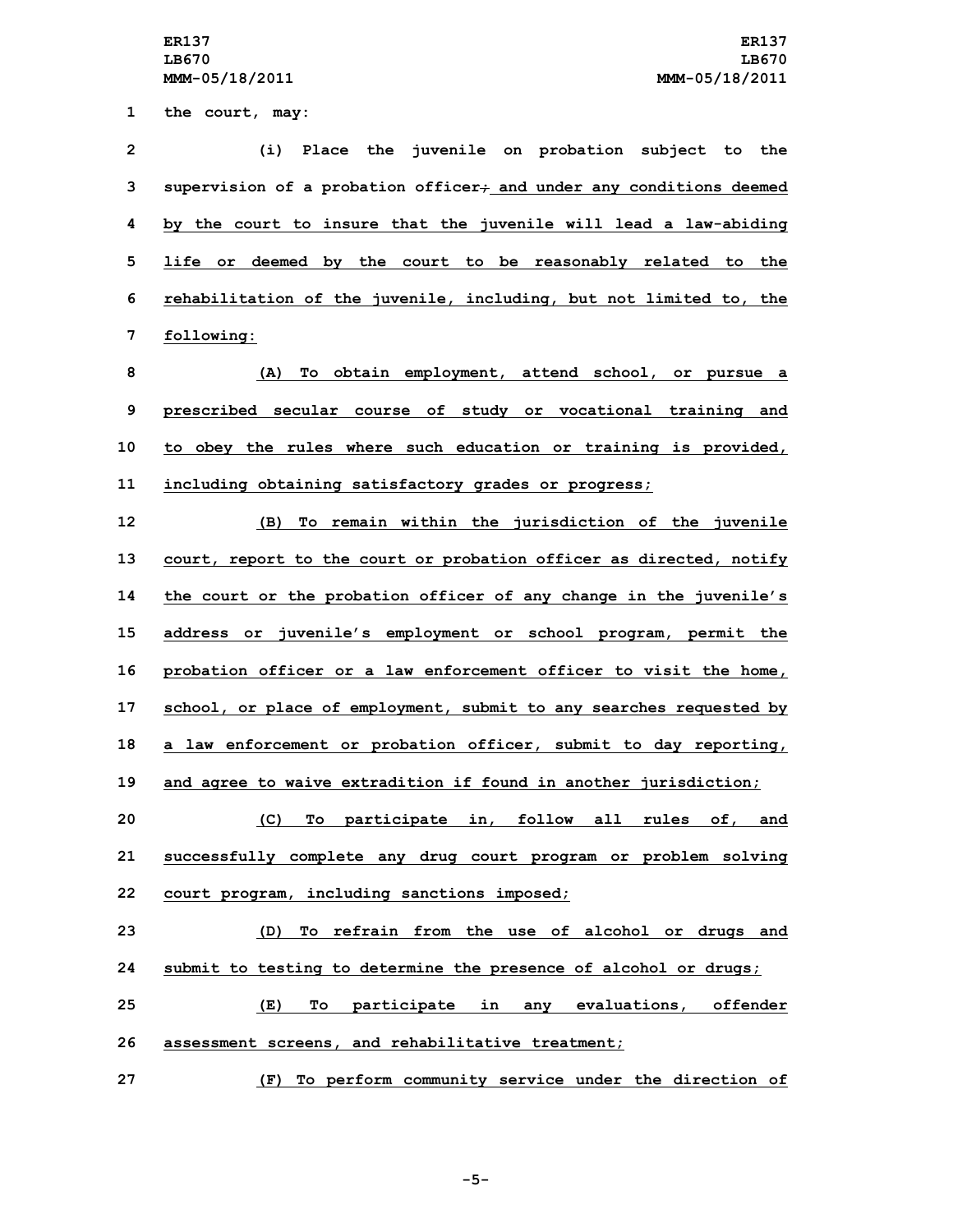**his or her probation officer; (G) To be placed on house arrest or curfew monitored by tracker or electronic surveillance device or system and to pay the cost of such device or system if the juvenile has the financial ability to pay; (H) To pay for all costs imposed by the court if the juvenile has the financial ability to pay; (I) To comply with any sanctions imposed by the court which are to take effect upon the violation of <sup>a</sup> condition of probation by the juvenile; and (J) To pay restitution for any property stolen or damaged or for any medical expenses incurred if the juvenile has the financial ability to pay; (ii) Permit the juvenile to remain in his or her own home or be placed in <sup>a</sup> suitable family home, subject to the supervision of the probation officer with any conditions deemed appropriate by the court as allowed in subdivision (1)(a)(i) of this section; or (iii) Cause the juvenile to be placed in <sup>a</sup> suitable family home or institution, subject to the supervision of the probation officer with any conditions deemed appropriate by the court as allowed in subdivision (1)(a)(i) of this section. If the court has committed the juvenile to the care and custody of the Department of Health and Human Services, the department shall pay the costs of the suitable family home or institution which are not otherwise paid by the juvenile's parents. Under subdivision (1)(a) subdivisions (1)(a)(ii) and**

**27 (1)(a)(iii) of this section, upon <sup>a</sup> determination by the court that**

**-6-**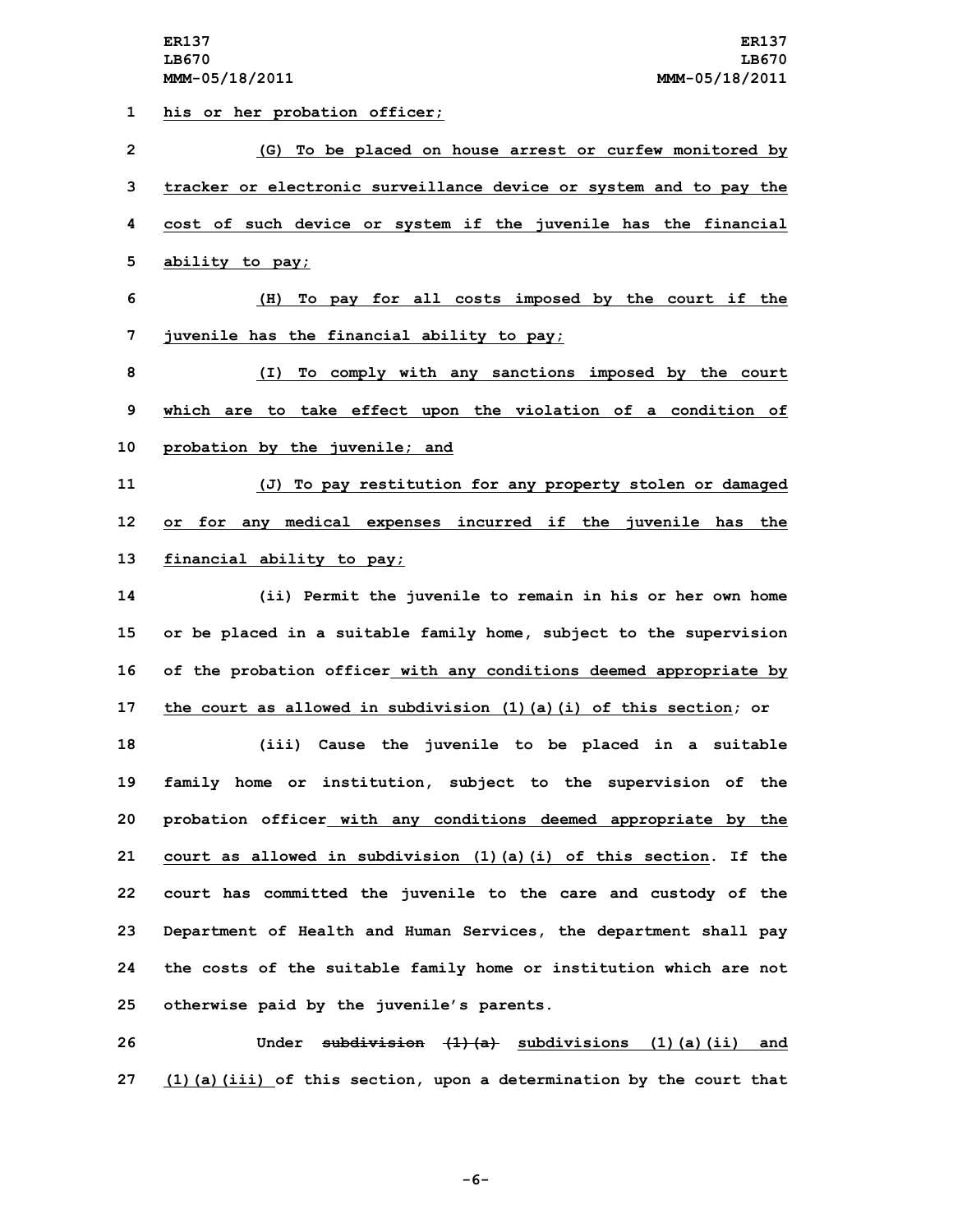**there are no parental, private, or other public funds available for the care, custody, and maintenance of <sup>a</sup> juvenile, the court may order <sup>a</sup> reasonable sum for the care, custody, and maintenance of the juvenile to be paid out of <sup>a</sup> fund which shall be appropriated annually by the county where the petition is filed until <sup>a</sup> suitable provision may be made for the juvenile without such payment; or**

 **(b) The court may commit such juvenile to the Office of Juvenile Services, but <sup>a</sup> juvenile under the age of twelve years shall not be placed at the Youth Rehabilitation and Treatment Center-Geneva or the Youth Rehabilitation and Treatment Center-Kearney unless he or she has violated the terms of probation or has committed an additional offense and the court finds that the interests of the juvenile and the welfare of the community demand his or her commitment. This minimum age provision shall not apply if the act in question is murder or manslaughter.**

 **(2) When any juvenile is found by the court to be <sup>a</sup> juvenile described in subdivision (3)(b) of section 43-247, the court may enter such order as it is empowered to enter under subdivision (1)(a) of this section or enter an order committing or placing the juvenile to the care and custody of the Department of Health and Human Services.**

 **(3) Beginning July 15, 1998, when any juvenile is adjudicated to be <sup>a</sup> juvenile described in subdivision (1), (2), (3)(b), or (4) of section 43-247 because of <sup>a</sup> nonviolent act or acts and the juvenile has not previously been adjudicated to be such <sup>a</sup> juvenile because of <sup>a</sup> violent act or acts, the court may, with the agreement of the victim, order the juvenile to attend**

**-7-**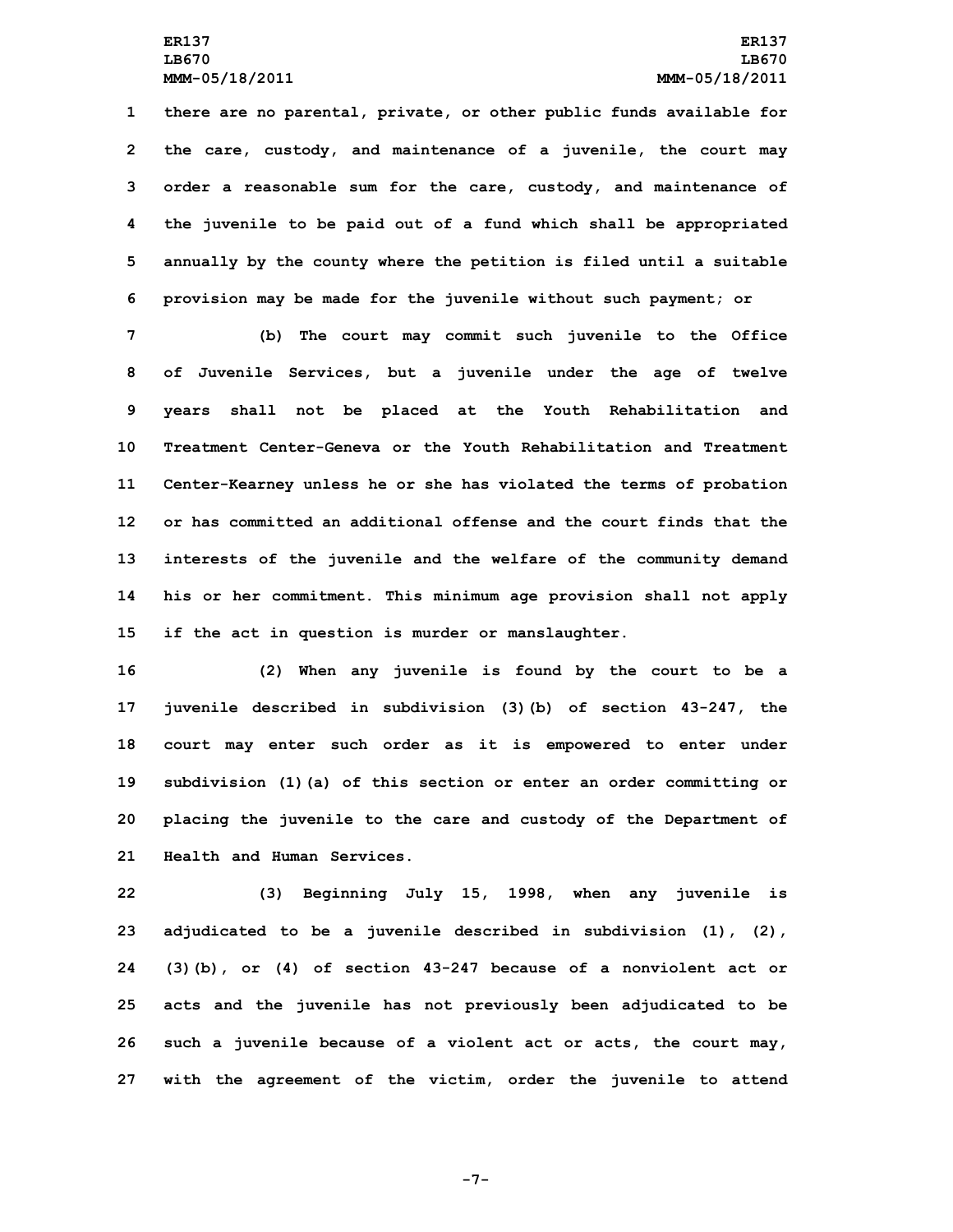**1 juvenile offender and victim mediation with <sup>a</sup> mediator or at an 2 approved center selected from the roster made available pursuant to 3 section 25-2908.**

 **(4)(a) When <sup>a</sup> juvenile is placed on probation or under the supervision of the court and it is alleged that the juvenile is again <sup>a</sup> juvenile described in subdivision (1), (2), (3)(b), or (4) of section 43-247, <sup>a</sup> petition may be filed and the same procedure followed and rights given at <sup>a</sup> hearing on the original petition. If an adjudication is made that the allegations of the petition are true, the court may make any disposition authorized by this section for such adjudications.**

 **(b) When <sup>a</sup> juvenile is placed on probation or under the supervision of the court for conduct under subdivision (1), (2), (3)(b), or (4) of section 43-247 and it is alleged that the juvenile has violated <sup>a</sup> term of probation or supervision or that the juvenile has violated an order of the court, <sup>a</sup> motion to revoke probation or supervision or to change the disposition may be filed and proceedings held as follows:**

 **(i) The motion shall set forth specific factual allegations of the alleged violations and <sup>a</sup> copy of such motion shall be served on all persons required to be served by sections 43-262 to 43-267;**

 **(ii) The juvenile shall be entitled to <sup>a</sup> hearing before the court to determine the validity of the allegations. At such hearing the juvenile shall be entitled to those rights relating to counsel provided by section 43-272 and those rights relating to detention provided by sections 43-254 to 43-256. The juvenile**

**-8-**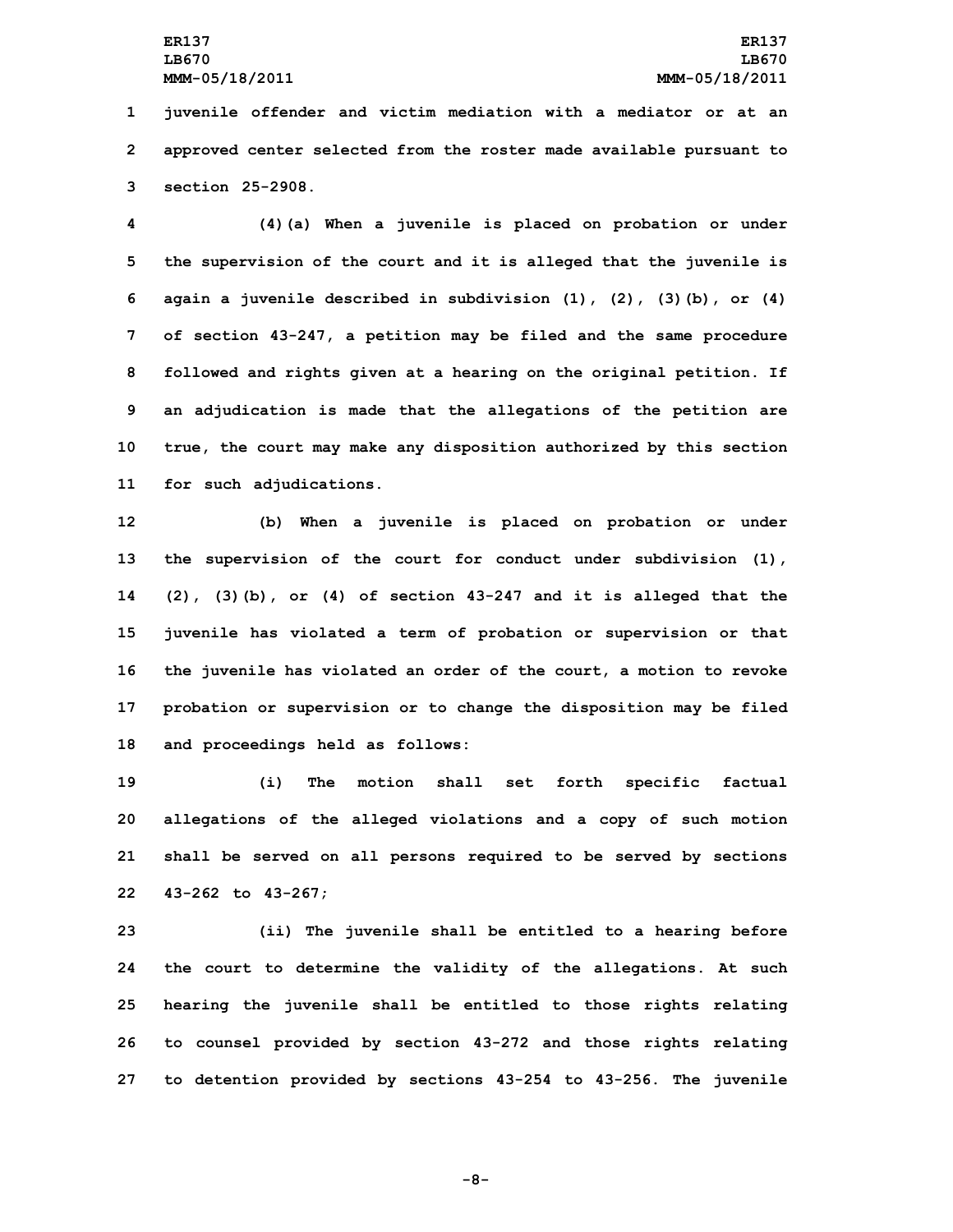**shall also be entitled to speak and present documents, witnesses, or other evidence on his or her own behalf. He or she may confront persons who have given adverse information concerning the alleged violations, may cross-examine such persons, and may show that he or she did not violate the conditions of his or her probation or, if he or she did, that mitigating circumstances suggest that the violation does not warrant revocation. The revocation hearing shall be held within <sup>a</sup> reasonable time after the juvenile is taken into 9 custody;**

 **(iii) The hearing shall be conducted in an informal manner and shall be flexible enough to consider evidence, including letters, affidavits, and other material, that would not be admissible in an adversarial criminal trial;**

 **(iv) The juvenile shall be given <sup>a</sup> preliminary hearing in all cases when the juvenile is confined, detained, or otherwise significantly deprived of his or her liberty as <sup>a</sup> result of his or her alleged violation of probation. Such preliminary hearing shall be held before an impartial person other than his or her probation officer or any person directly involved with the case. If, as <sup>a</sup> result of such preliminary hearing, probable cause is found to exist, the juvenile shall be entitled to <sup>a</sup> hearing before the court in accordance with this subsection;**

 **(v) If the juvenile is found by the court to have violated the terms of his or her probation, the court may modify the terms and conditions of the probation order, extend the period of probation, or enter any order of disposition that could have been made at the time the original order of probation was entered;**

**-9-**